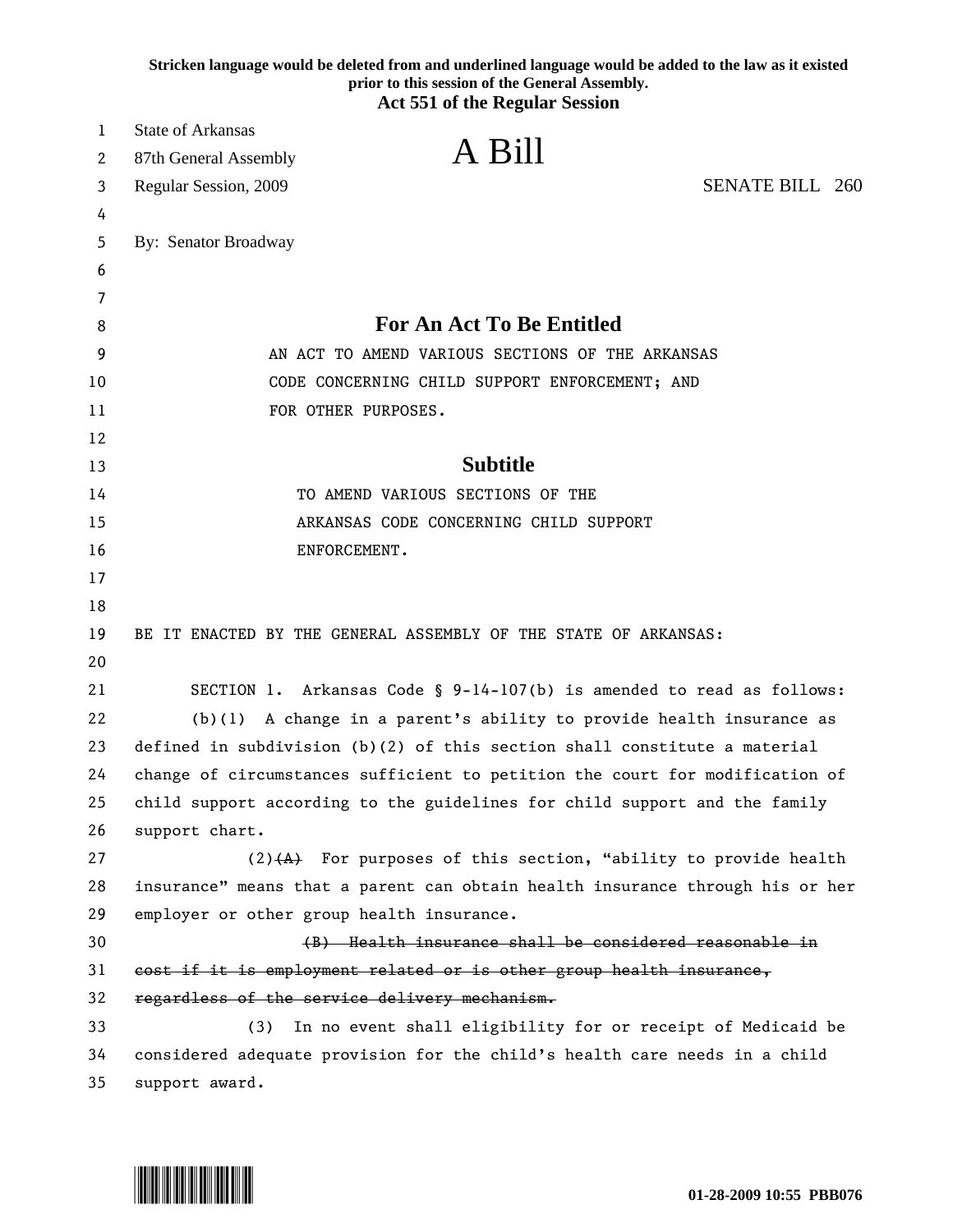**SB260** 

1 2 SECTION 2. Arkansas Code § 9-14-107(c), concerning the review of child 3 enforcement cases, is amended to read as follows: 4 (c)(1) The Office of Child Support Enforcement of the Revenue Division 5 of the Department of Finance and Administration shall at least each three (3) 6 years, without regard to a material change of circumstances, review cases in 7 its enforcement caseload where there has been an assignment under Title IV-A 8 of the Social Security Act or upon the request of either parent and petition 9 for adjustment if appropriate. 10  $\left\{\epsilon\right\}(2)$  An inconsistency between the existent child support award 11 and the amount of child support that results from application of the family 12 support chart shall constitute a material change of circumstances sufficient 13 to petition the court for modification of child support according to the 14 family support chart after appropriate deductions unless: 15  $\left(1\right)$  (A) The inconsistency does not meet a reasonable 16 quantitative standard established by the State of Arkansas in accordance with 17 subsection (a) of this section; or 18  $(2)(B)$  The inconsistency is due to the fact that the 19 amount of the current child support award resulted from a rebuttal of the 20 guideline amount and there has not been a change of circumstances that 21 resulted in the rebuttal of the guideline amount. 22 23 SECTION 3. Arkansas Code § 9-14-201(2), concerning the definition of 24 child support order, is amended to read as follows: 25 (2) "Child support order" or "support order" means a judgment, decree, 26 or order, whether temporary, final, or subject to modification, issued by a 27 court or an administrative agency of competent jurisdiction for the support 28 and maintenance of a child, including a child who has attained the age of 29 majority under the law of the issuing state, or of the parent with whom the 30 child is living, that provides for monetary support, health care, including 31 health insurance or cash medical support, arrearages, or reimbursement, and 32 that may include related costs and fees, interest and penalties, income 33 withholding, attorney's fees, and other relief; 34 35 SECTION 4. Arkansas Code § 9-14-208 (c) and (d), concerning obtaining 36 information on a noncustodial parent, are amended to read as follows: